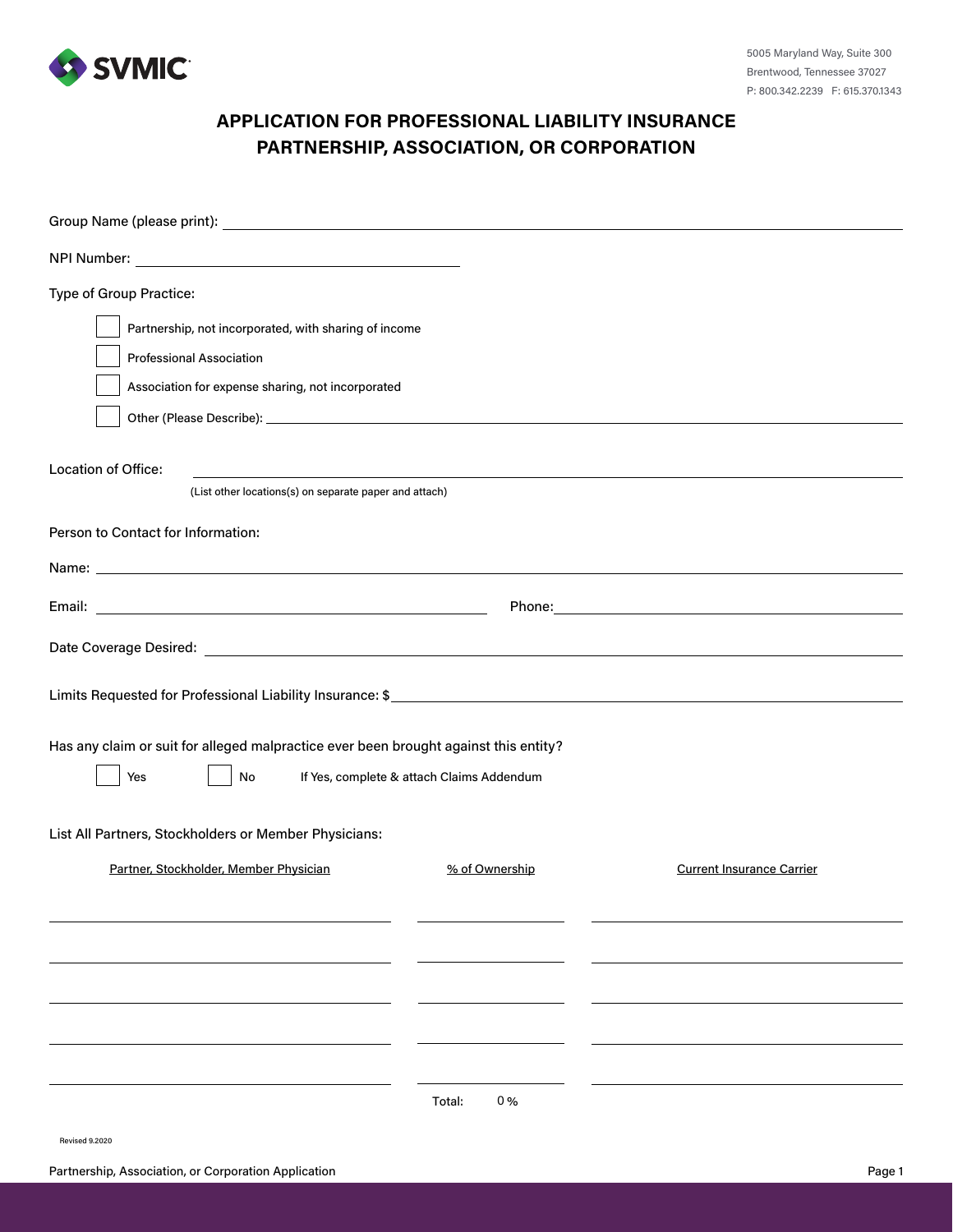Name All Employed Licensed Physicians and Surgeons Other than Members:

| Premium Payment Plan Desired:                                                                                                                                                                                                                                                                                                                                                                                                                                                    |             |           |                                                                                                                                                                                                                                                                                                                                                                   |  |  |  |
|----------------------------------------------------------------------------------------------------------------------------------------------------------------------------------------------------------------------------------------------------------------------------------------------------------------------------------------------------------------------------------------------------------------------------------------------------------------------------------|-------------|-----------|-------------------------------------------------------------------------------------------------------------------------------------------------------------------------------------------------------------------------------------------------------------------------------------------------------------------------------------------------------------------|--|--|--|
| Annual                                                                                                                                                                                                                                                                                                                                                                                                                                                                           | Semi-annual | Quarterly | 10 Monthly                                                                                                                                                                                                                                                                                                                                                        |  |  |  |
|                                                                                                                                                                                                                                                                                                                                                                                                                                                                                  |             |           |                                                                                                                                                                                                                                                                                                                                                                   |  |  |  |
|                                                                                                                                                                                                                                                                                                                                                                                                                                                                                  |             |           |                                                                                                                                                                                                                                                                                                                                                                   |  |  |  |
|                                                                                                                                                                                                                                                                                                                                                                                                                                                                                  |             |           |                                                                                                                                                                                                                                                                                                                                                                   |  |  |  |
|                                                                                                                                                                                                                                                                                                                                                                                                                                                                                  |             |           |                                                                                                                                                                                                                                                                                                                                                                   |  |  |  |
|                                                                                                                                                                                                                                                                                                                                                                                                                                                                                  |             |           |                                                                                                                                                                                                                                                                                                                                                                   |  |  |  |
|                                                                                                                                                                                                                                                                                                                                                                                                                                                                                  |             |           |                                                                                                                                                                                                                                                                                                                                                                   |  |  |  |
| thereto commits a fraudulent insurance act, which is a crime.                                                                                                                                                                                                                                                                                                                                                                                                                    |             |           | Insurance Regulations require the following warning statement on all applications for insurance: Any person who knowingly and with intent to defraud any insurance company<br>or other person files an application for insurance containing any materially false information or conceals, for the purpose of misleading, information concerning any fact material |  |  |  |
| issued.                                                                                                                                                                                                                                                                                                                                                                                                                                                                          |             |           | Execution of this application by the applicant does not bind the company to issue an insurance policy, but this application shall be the basis of the contract should a policy be                                                                                                                                                                                 |  |  |  |
| Applicant represents that the statements and answers made herein are true, and makes the same for the purpose of inducing the company to issue a policy for which application<br>is hereby made. If a policy is issued, it is understood and agreed that the entire policy shall be void if, whether before or after a loss or claim, the applicant willfully concealed or<br>misrepresented any material fact or circumstance concerning this insurance or the subject thereof. |             |           |                                                                                                                                                                                                                                                                                                                                                                   |  |  |  |
|                                                                                                                                                                                                                                                                                                                                                                                                                                                                                  |             |           |                                                                                                                                                                                                                                                                                                                                                                   |  |  |  |
|                                                                                                                                                                                                                                                                                                                                                                                                                                                                                  |             |           |                                                                                                                                                                                                                                                                                                                                                                   |  |  |  |
|                                                                                                                                                                                                                                                                                                                                                                                                                                                                                  |             |           | Date: the contract of the contract of the contract of the contract of the contract of the contract of the contract of the contract of the contract of the contract of the contract of the contract of the contract of the cont                                                                                                                                    |  |  |  |
|                                                                                                                                                                                                                                                                                                                                                                                                                                                                                  |             |           |                                                                                                                                                                                                                                                                                                                                                                   |  |  |  |
|                                                                                                                                                                                                                                                                                                                                                                                                                                                                                  |             |           |                                                                                                                                                                                                                                                                                                                                                                   |  |  |  |
| Print or type name as it appears above:                                                                                                                                                                                                                                                                                                                                                                                                                                          |             |           |                                                                                                                                                                                                                                                                                                                                                                   |  |  |  |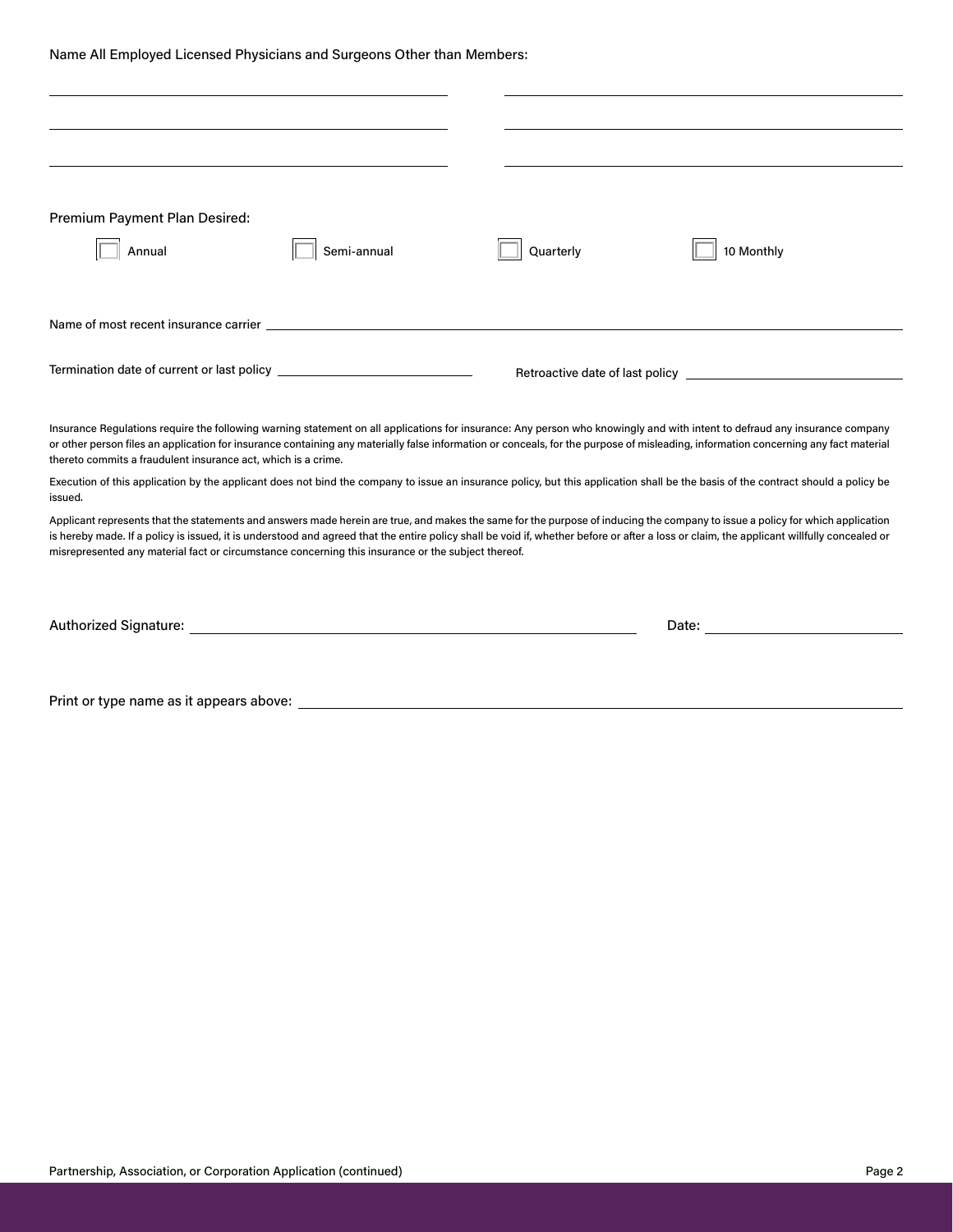## **Fraud Warnings**

**Notice to Alabama, Arkansas, Louisiana, and West Virginia Applicants:** Any person who knowingly presents a false or fraudulent claim for payment of a loss or benefit or knowingly presents false information in an application for insurance is guilty of a crime and may be subject to fines and confinement in prison.

**Notice to Florida and Oklahoma Applicants:** Any person who knowingly and with intent to injure, defraud, or deceive any insurer files a statement of claim or an application containing any false, incomplete, or misleading information is guilty of a felony (of the third degree)\*. \*Applies in Florida only.

**Notice to Kansas Applicants:** A "fraudulent insurance act" means an act committed by any person who, knowingly and with intent to defraud, presents, causes to be presented or prepares with knowledge or belief that it will be presented to or by an insurer, purported insurer, broker or any agent thereof, any written, electronic, electronic impulse, facsimile, magnetic, oral, or telephonic communication or statement as part of, or in support of, an application for the issuance of, or the rating of an insurance policy for personal or commercial insurance, or a claim for payment or other benefit pursuant to an insurance policy for commercial or personal insurance which such person knows to contain materially false information concerning any fact material thereto; or conceals, for the purpose of misleading, information concerning any fact material thereto.

**Notice to Kentucky and Ohio Applicants:** Any person who knowingly and with intent to defraud any insurance company or other person files an application for insurance or statement of claim containing any materially false information or conceals for the purpose of misleading, information concerning any fact material thereto commits a fraudulent insurance act, which is a crime and subjects such person to criminal and civil penalties.

**Notice to Tennessee and Virginia Applicants:** It is a crime to knowingly provide false, incomplete or misleading information to an insurance company for the purpose of defrauding the company. Penalties include imprisonment, fines and denial of insurance benefits.

**Notice to Maryland Applicants:** Any person who knowingly or willfully presents a false or fraudulent claim for payment of a loss or benefit or who knowingly or willfully presents false information in an application for insurance is guilty of a crime and may be subject to fines and confinement in prison. All policies are subject to a 45-day underwriting period beginning on the effective date of coverage. In accordance with §12-106 of the Insurance Article, Annotated Code of Maryland, if the Company discovers a material risk factor during the underwriting period, the Company may cancel a policy with 15 days written notice, or recalculate the premium from the effective date of the policy.

**Notice to Applicants of all other states:** Any person who knowingly and with intent to defraud any insurance company or other person files an application for insurance or statement of claim containing any materially false information or conceals for the purpose of misleading, information concerning any fact material thereto, commits a fraudulent insurance act, which is a crime and subjects the person to criminal and civil penalties.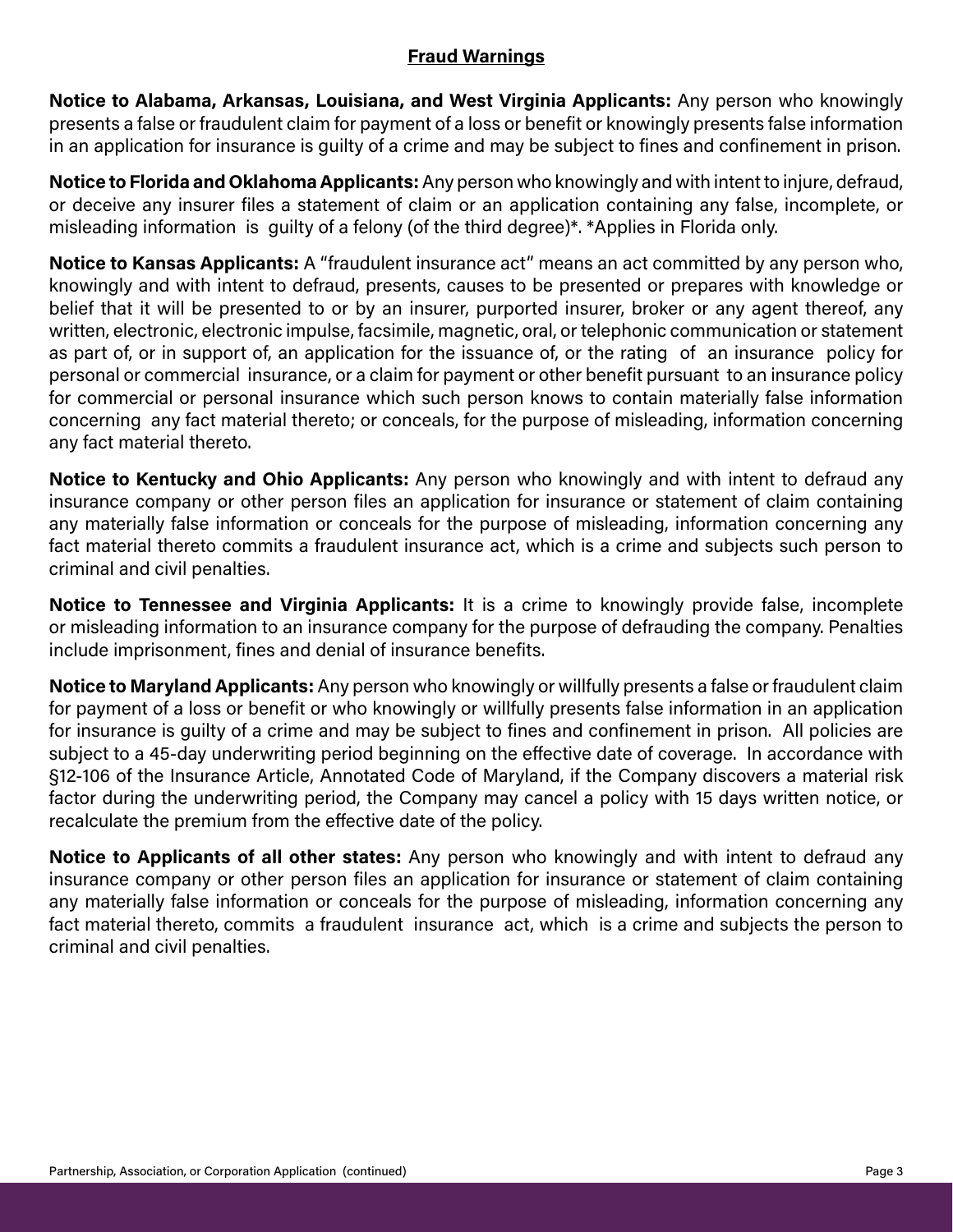### **Claims Detail Addendum**

Applicant's Name (please print)

Please supply the following information for each "yes" response to questions #12-15 on the application for Medical Professional Liability Insurance:

#### **Total number of claims, suits, incidents or inquiries:**

Please print or type answers to each of the following questions in detail. If more than one case exists, please photocopy this sheet for each case. FULL DISCLOSURE OF THE INFORMATION REQUESTED BELOW IS NECESSARY.

| Date of occurrence                                                                                                    | Date reported _____________________                                                                                 | Date closed (if applicable) |  |  |
|-----------------------------------------------------------------------------------------------------------------------|---------------------------------------------------------------------------------------------------------------------|-----------------------------|--|--|
| What is the status of the case? (check one)                                                                           |                                                                                                                     |                             |  |  |
| Pending<br>Settled Out of Court                                                                                       | Found for Plaintiff                                                                                                 |                             |  |  |
| Dismissed<br>Dropped                                                                                                  | Found for Defendant                                                                                                 |                             |  |  |
| If damages were paid, either by settlement or court award, what was the amount? ____________________                  |                                                                                                                     |                             |  |  |
| Paid on your behalf \$<br><u> 1989 - Johann Barn, fransk politik (</u>                                                | Paid by all parties \$                                                                                              |                             |  |  |
| What is/was your status? (check one)                                                                                  | <b>Primary Defendant</b><br>Codefendant                                                                             | Other                       |  |  |
| In the space below (attach additional page(s) if needed), provide detailed information of the following for each case |                                                                                                                     |                             |  |  |
| A) Provide a brief description of the incident/claim/suit.                                                            |                                                                                                                     |                             |  |  |
| B) What were you alleged to have done incorrectly or failed to have done correctly?                                   |                                                                                                                     |                             |  |  |
| C) Provide any other details you feel are pertinent to the case.                                                      |                                                                                                                     |                             |  |  |
|                                                                                                                       |                                                                                                                     |                             |  |  |
| D) Identify any other parties who are named in the claim or suit.                                                     |                                                                                                                     |                             |  |  |
| <b>Applicant's Signature</b>                                                                                          | <u> 1980 - Jan Samuel Barbara, martin a shekara 1980 - An tsara 1980 - An tsara 1980 - An tsara 1980 - An tsara</u> | Date                        |  |  |
|                                                                                                                       |                                                                                                                     |                             |  |  |
| Print or type name as it appears above                                                                                |                                                                                                                     |                             |  |  |